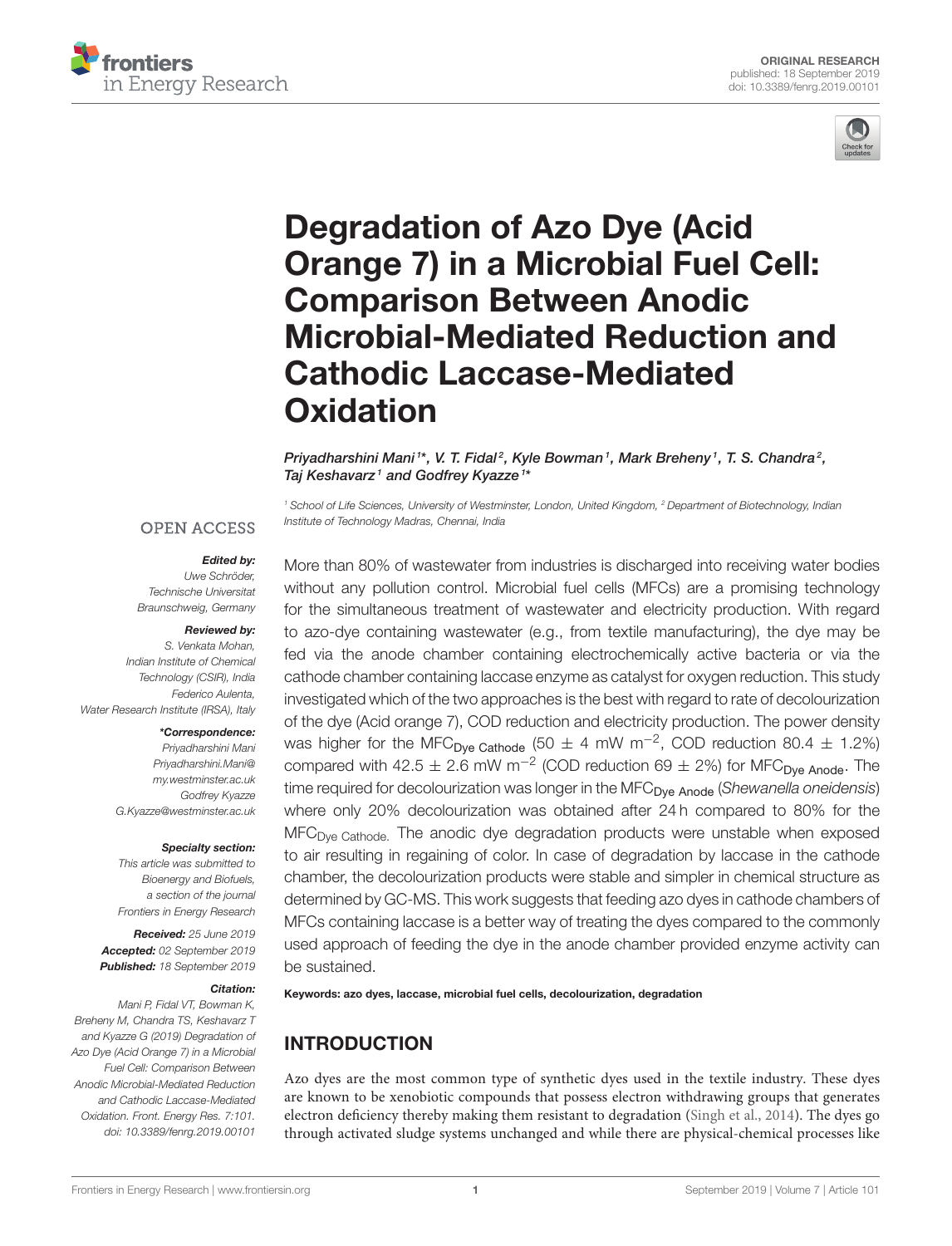advanced oxidation, coagulation/flocculation and membrane filtration, these processes are costly and produce a sludge waste which creates a disposal problem.

Microbial fuel cells (MFCs) are extensively explored for treatment of dye containing wastewater and simultaneous electricity production. The major advantages of MFC compared to the conventional wastewater treatment methods are (1) Potential for power production rather than power consumption (2) Low sludge yield (3) Operates at mild temperatures and atmospheric pressure (4) MFCs offer the possibility of carrying out either anodic oxidation or cathodic reduction of the dyes.

In a MFC there are two modes of dye decolourization i.e., at anode and at cathode. At the anode under anaerobic conditions the -N=N- bond is cleaved in the presence of microorganisms to form aromatic amines (**[Figure 1](#page-2-0)**; [Fernando et al., 2014;](#page-10-1) Mani et al., [2017\)](#page-10-2).

Some researchers have also reported that the reduction is mediated by reduced compounds e.g., sulfides, or by redox mediators or the dye itself that act as a terminal electron acceptor with electron transfer being aided by cytochromes and ultimately to the azoreductase on the outside of the membrane [\(Russ et al.,](#page-10-3) [2000;](#page-10-3) [Pandey et al., 2007\)](#page-10-4). The aromatic amines produced during anode dye decolourization are recalcitrant in nature and do not undergo further degradation in that environment. They can be further reduced to less toxic products in the aerobic stage.

Laccase has been widely used for various types of dye decolourization studies [\(Daâssi et al., 2013;](#page-10-5) Ramírez-Montoya et al., [2015;](#page-10-6) [Iark et al., 2019\)](#page-10-7). The major advantage of laccase is that it degrades the dye by non-specific free radical mechanism to form phenolic products thereby avoiding the formation of aromatic amines [\(Chivukula and Renganathan, 1995\)](#page-10-8). In MFC, laccase and its fungal source was employed at cathode for oxygen reduction reaction (ORR) and dye degradation by [Savizi et al.](#page-10-9) [\(2012\)](#page-10-9), [Simões et al. \(2019\)](#page-10-10). The aerobic degradation by laccase yielded products that are less toxic than the original dye.

There are various studies that have investigated azo dye decolourization in the anode and others in the cathode (Huang et al., [2017;](#page-10-11) [Lai et al., 2017;](#page-10-12) [Mani et al., 2018\)](#page-10-13). It is not clear which approach is the best as different studies used different organisms, operating conditions, cathode catalyst etc., making a direct comparison of decolourization rates for each system difficult (**[Table 1](#page-2-1)**). This is the first study to understand the mechanism of dye decolourization in both the processes (anode & cathode), and the nature of products formed, while operating under the same conditions.

This study compared the performance of MFCs treating Acid Orange 7 under anaerobic condition in the presence of bacteria at the anode of MFC and in aerobic condition in the presence of laccase enzyme at the cathode of MFC. The rate of dye decolourization, power density, COD reduction, degradation products and their toxicity were used as performance indicators.

## MATERIALS AND METHODS

## Experimental Design

The MFCs used in the study were the 'H'-type reactors with a working volume of 200 ml in each chamber. The electrodes were constructed from carbon fiber (non-woven) with a surface area of 25  $\text{cm}^2$ . The anolyte consisted of minimal salts medium containing (per liter):  $0.46 g NH<sub>4</sub>Cl$ ,  $0.22 g (NH)<sub>2</sub> SO<sub>4</sub>$ ,  $0.117 g$ MgSO<sub>4</sub>, 7.7 g Na<sub>2</sub>HPO<sub>4</sub>.7H<sub>2</sub>O, 2.87 g NaH<sub>2</sub>PO<sub>4</sub> along with 1% (v/v) trace minerals as described by [Marsili et al. \(2008\)](#page-10-14) and 1% (v/v) vitamin mix as described by [Wolin et al. \(1963\)](#page-11-0). The carbon source was pyruvate at a concentration of 1 g L−<sup>1</sup> and casein hydrolysate was added at 500 mg L−<sup>1</sup> . The pH of the anode solution was adjusted to 7. pH and ionic strength were measured using a calibrated benchtop combined pH and ionic strength meter (pH/CON 700 meter, Cole-Parmer, UK). The concentration of Acid orange 7 dye used was 100 mg L−<sup>1</sup> .

Three MFC systems were setup. System 1 was dye in the anode with Shewanella oneidensis MR1, and laccase enzyme in the cathode, subsequently to be referred to as "MFC Dye Anode." System 2 was with S. oneidensis in the anode and laccase in the presence of dye in cathode, subsequently to be referred to as "MFC Dye Cathode" and System 3 with absence of dye in both chambers known as "MFC<sub>Control</sub>" ([Supplementary Figure 1](#page-9-0)). Crude commercial laccase enzyme (T. versicolor, 10 Units mg−<sup>1</sup> ) obtained from Enzyme India Pvt. Ltd, Chennai was used at an activity of 0.3 U ml−<sup>1</sup> freely suspended in 200 ml of 100 mM acetate buffer (pH 4.5).

## Operating Conditions

The anode and cathode electrodes were connected to a resistor of 2 k $\Omega$ . The anode was inoculated with 10% v/v S. oneidensis MR-1 culture previously grown in Luria Bertani broth to log phase (OD: 0.4). The anode chamber was sparged for 10 min with nitrogen gas to remove any dissolved oxygen and maintain an anaerobic environment.

The cathode chamber was maintained in aerobic conditions by supplying air through an air stone at a rate of 200 ml air per min. Experiments were conducted at a temperature of 30◦C. All experiments were performed in triplicates.

## Analytical Procedures Acid Orange 7 Decolourization

The decolourization of AO7 was measured at various time intervals using a UV-visible spectrophotometer at a wavelength of 484 nm which is the maximum absorption wavelength for AO7. The decolourization efficiency (DE) was calculated by

$$
\text{DE}(\%) = \frac{\text{Ao} - \text{A}_t}{\text{Ao}} \times 100
$$

Ao and At are the absorbance units at the initial and each time point, respectively. A time series was plotted for the absorbance values measured.

#### Electrochemical Analysis

The voltage across the system was recorded every 10 min using a data acquisition system Picolog (Pico Technology, UK). The current through the unit was calculated using Ohm's Law:

$$
Current (I) = \frac{Voltage (V)}{Resistance (\Omega)}
$$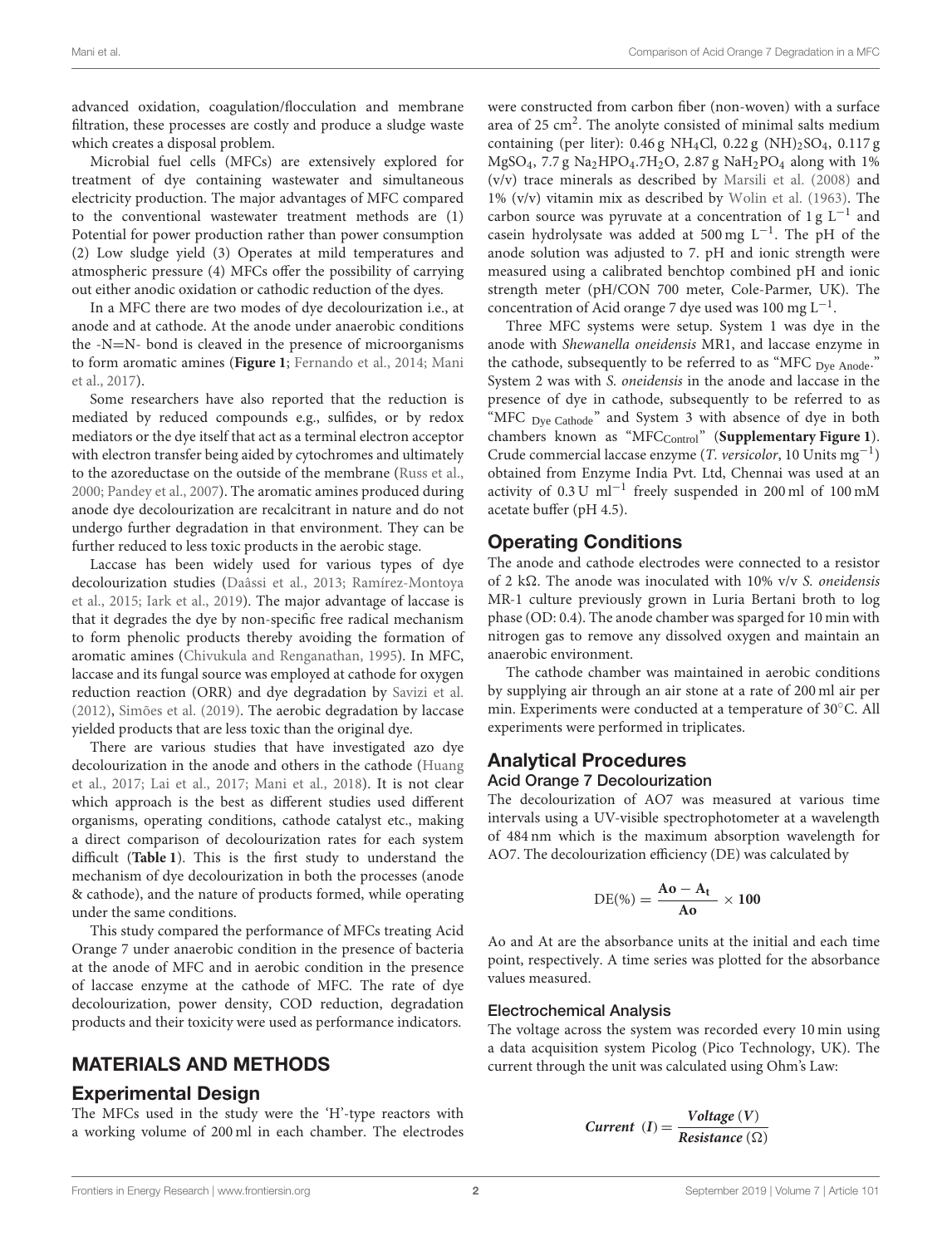

<span id="page-2-1"></span><span id="page-2-0"></span>TABLE 1 | Features of dye degradation in the anode vs. cathode of MFCs.

| Anode dye degradation                   | Cathode dye degradation                  |
|-----------------------------------------|------------------------------------------|
| I. Microbially mediated                 | I. Electrochemically mediated if the dye |
| II. Reductive process forming aromatic  | possesses a high redox potential or      |
| amines                                  | applying external power to the system    |
| III. Mechanism not clear-Azo reductase  | II. Can involve oxidation of dye by      |
| or reduction by exogenous mediators     | laccase or other enzymes with oxygen     |
| or reduction by sulfides                | as the terminal electron acceptor        |
| IV. Microbes can be inhibited by parent | III. Dye or contaminants in wastewater   |
| dye or the dye degradation products.    | may inhibit the enzyme activity          |
| V. Complete mineralization of dye is    | IV. Complete mineralization of dye       |
| unlikely.                               | is possible.                             |

The power produced was calculated using the following formula:

#### $P = I x V$

where P is power in Watts, I is current in amperes and V is the electric potential in volts.

The power and current per surface area of electrode  $(25 \text{ cm}^2)$ was used to calculate the power and current density. To carry out polarization tests, each MFC unit was connected to various external resistances ranging from 10  $\Omega$  to 1 M $\Omega$  and the potential measured using a multimeter.

#### Coulombic Efficiency (CE)

The CE was calculated by the following formula [\(Logan et al., 2006\)](#page-10-16):

$$
CE(\%) = \frac{M \int_0^t I dt}{b^* F^* V_{anode}^* \triangle COD}
$$

where M is the molecular weight of oxygen (32),  $\int_0^t I dt$  is the integration of current over the time period in an experiment (C), b number of electrons exchanged per mole of oxygen (4), F is Faraday constant (96485 C mol<sup>-1</sup>), V<sub>anode</sub> is working volume of anode and COD is change in COD over time  $(g L^{-1})$ .

#### Chemical Oxygen Demand (COD)

COD was measured by the standard closed reflux titrimetric method described by Environment Agency (UK), based on

APHA method 5220D. The samples obtained from the MFCs were centrifuged at 4,000 g for 10 min and the supernatant was then filtered through  $0.2 \mu$ m filter to remove suspended biomass. To 2 ml of appropriately diluted samples 4 ml of COD reagent-Ficodox (Fisher Scientific) containing sulphuric acid,  $K_2Cr_2O_7$ , Ag<sub>2</sub>SO<sub>4</sub> was added and digested at 150 $\degree$ C for 2 h. The samples were then titrated against Ferrous Ammonium Sulfate (0.025 M) by adding 2 drops of Ferroin indicator to determine the residual  $K_2Cr_2O_7$  present.

The COD was calculated by the following formula:

$$
COD = \frac{8000 * (Vb - Vs) * DF * M}{Volume \ of \ sample}
$$

where, DF is the dilution factor, M is the molarity of FAS (0.025), V<sup>b</sup> and Vs are the titrant volumes of FAS for blank and substrate.

#### Identification of Dye Degradation Metabolites by Gas Chromatography/Mass Spectrometry (GC-MS)

The dye degradation products from both the anode and cathode chamber were analyzed through GC-MS. The samples were extracted with dichloromethane (DCM) using liquid:liquid extraction at a combination of pHs (acidic, neutral, and basic). This modification of pH effectively neutralizes any charged compounds (e.g., phenolics, amines etc.) and allows a better partition into the organic solvent. For the extraction, 2 ml of sample (various pH) was added to 2 ml dichloromethane (DCM) to allow the compounds to separate from the aqueous phase to organic phase. The sample at pH 7 was best extracted into DCM. The extracted sample was introduced into the GC-MS (Agilent) equipped with Restek Rxi-5 ms  $(20 \text{ m} \times 180 \text{ }\mu\text{m} \times 0.18 \text{ }\mu\text{m})$ column. The initial temperature was held at 40◦C for 1 min, and then ramped at 10◦C min−<sup>1</sup> until 340◦C which was then held for 10 min. The interface temperature was 280◦C. A 1 µl sample was injected on a pulsed splitless injection at 250◦C. The flow rate of carrier gas helium was at 1.1 ml min−<sup>1</sup> . Electron ionization (EI) was used with MS source temperature at 230◦C and Quad temperature at 150◦C. The m/z range selected was from 25 to 750 amu. The products were identified using NIST mass spectra database. Internal standards were injected in between the samples to validate the method used.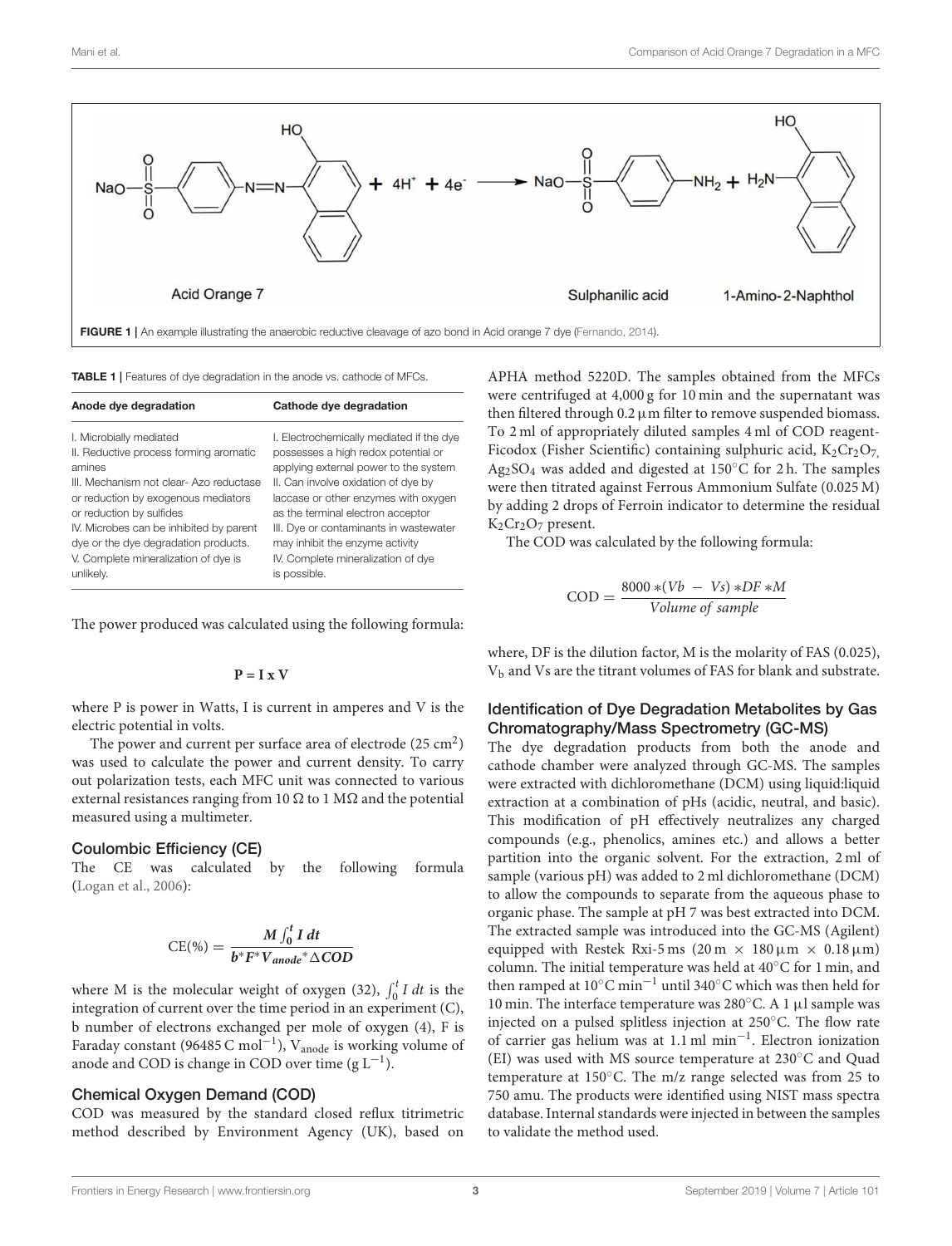#### Microtox Toxicity Analysis

The toxicity of the samples were measured by the Microtox toxicity assay using the bioluminescence bacteria Vibrio fischeri [\(Hao et al., 1996\)](#page-10-17).

The Shewanella decolourized products (anode); the autooxidation products of Shewanella sp. and laccase dye degradation (cathode) samples were centrifuged at 4000 g, the cells harvested, washed twice with sterile phosphate buffer (100 mM, pH 7.1) and suspended in 2% NaCl. Serial dilutions of the samples with 2% NaCl in the presence of the V. fischeri cell suspension was carried out in a 96 well-plate. The plate was incubated at 15◦C for 10 min and the luminescence was measured using a Fluostar Optima plate reader. The absolute light units were recorded and  $IC_{50}$ , a concentration which inhibits 50% of light was calculated for each sample.

#### Cyclic Voltammetry (CV of Dye Degradation Products)

CV measurements were carried out for standards 1-Amino-2-Naphthol, sulfanilic acid, acid orange 7 dye and the dye degradation products. A three-electrode system with the working electrode as glassy carbon, platinum as the counter, and Ag/AgCl as reference electrode was used. The three standard compounds were prepared in deionized water at a concentration of 100 mg L<sup>-1</sup>. The dye degradation products were filtered to remove any bacterial cells to prevent interference. CV was carried out using a potentiostat Keysight B2900A by cycling between potentials of  $-1$  V to 1.5 V at 50 mV s<sup>-1</sup>.

### Statistical Analysis

All experimental data indicated in the text and graphs are the means of triplicate experiments unless otherwise stated. The error bars in the graphs and values in the text represent the standard deviation of the mean (SD).

## RESULTS AND DISCUSSION

## Power Generation and COD Reduction

The open circuit voltage (OCV) was highest for MFCControl with  $1.3$  V followed by MFC<sub>Dye Cathode</sub> with 950 and 930 mV for MFC Dye Anode. The maximum power density obtained from MFC <sub>Dye</sub> Anode was 42.5  $\pm$  2.6 mW m<sup>-2</sup> and 50  $\pm$  4 mW m<sup>-2</sup> for MFC<sub>Dye Cathode</sub> and 57.8  $\pm$  1.6 mW m<sup>-2</sup> for MFC<sub>Control</sub> (**[Figure 2A](#page-4-0)**). The lower power density in case of dye in the anode indicates that the presence of AO7 had a significant effect on the growth rate of S. oneidensis. One of the major reasons affecting the cell viability might be the accumulation of anaerobic degradation products of azo dyes such as aromatic amines which are known to be toxic to the bacteria. Moreover, it has been reported that the reduction of azo dyes by S. oneidensis under anaerobic condition is enhanced by mediators such as flavins and quinones [\(von Canstein et al., 2008;](#page-11-1) [Le Laz et al., 2014\)](#page-10-18). These flavins produced by Shewanella are also responsible for the extracellular electron transfer to the electrode at the anode [\(Marsili et al., 2008\)](#page-10-14). The competition of electrons from the flavins between dye and electrode might result in lower power in the MFC<sub>Dye Anode</sub>. Another possible mechanism for lower power is as suggested by [Sun et al. \(2013\)](#page-10-19) that in biological decolourization of dyes in MFCs a portion of the available electrons are transported to electrode while another portion of electrons are used for reductive decolourization of dyes. The absence of dye in both chambers increased the power in MFC<sub>Control</sub> due to bacteria shuttling electrons to the electrode rather than the dye and at cathode the electrode is the sole electron donor to laccase. The internal resistance of MFC<sub>Control</sub> was lowest with  $1.5 \pm 0.07$  k $\Omega$  followed by the MFC<sub>Dye</sub> Anode with  $1.72 \pm 0.11$  k $\Omega$  and highest for MFC<sub>Dve Cathode</sub> with  $1.9 \pm 0.13$  $k\Omega$  (**[Figure 2B](#page-4-0)**).

There was 80.4  $\pm$  1.2% reduction in COD for MFC<sub>Dye</sub> Cathode which was closely followed by the control system with 79.2  $\pm$  1.3% reduction for MFC<sub>Control</sub> and finally 69  $\pm$  2% for MFC<sub>Dye Anode</sub> on day 3 of the study. The Coulombic efficiency (CE) of the systems also followed the trend with 5% for MFC<sub>Control</sub>, 4.7 and 3.6% for MFC<sub>Dve Cathode</sub> and MFCDye Anode**,** respectively. Overall, on comparing the voltage, CE, power density, and COD MFCControl performance was the best.

In the absence of dye at cathode, laccase accepts electrons from the electrode for oxygen reduction reaction. The redox potential of the dye (0.653 V vs. SHE) is lower than that of laccase at  $0.78$  V vs. SHE, therefore, in the system MFC $_{\text{Dye Cathode}}$  the dye is oxidized easily for electrons that are used for ORR. The lower power in MFC<sub>Dye Cathode</sub> than MFC<sub>Control</sub> might be due to the inhibition of the enzyme activity by the dye or its degradation products. Since the bacterial electron transfer is quite slow, the anode reaction acts as a rate limiting step in the MFC. As a result, whilst there is competition between the dye and electrode for electron transfer to laccase or inhibition of laccase by the dye, the power is not significantly affected by the cathode reaction (**[Supplementary Figure 2](#page-9-1)**).

## AO7 Dye Decolourization

The decolourization of Acid Orange 7 was measured at the maximum absorption wavelength for the dye (484 nm). The rate of decolourization was faster in the  $MFC_{Dve}$   $C_{\alpha}$  compared to MFC Dye Anode. There was >80% decolourization within the first 24 h for laccase compared to 20% for MFC Dye Anode (**[Figure 3](#page-4-1)**). The overall dye decolourization in 96 h was 97  $\pm$ 2% for MFC<sub>Dye Anode</sub> and 98  $\pm$  3% for MFC<sub>Dye Cathode</sub>. In MFCDye Anode, the bacteria have an initial lag phase (slower decolourization) followed by a log phase where there is an increased decolourization rate. Hence the time taken to reach maximum power density was also slower in case of dye in the anode as compared to the dye in the cathode.

Anaerobic treatment of azo dyes involves the reductive cleavage of the N=N to form colorless aromatic amines. In the anode, azo dye under anaerobic conditions is reduced by Shewanella via azoreductase enzyme or by the Mtr respiratory pathway. Initially an azo reductase enzyme was speculated to be responsible for degradation of azo dyes by Shewanella, but these enzymes were effective only with cell extracts and not with intact cells. Thus, establishing that decolourization is mainly an extracellular process [\(Brigé et al., 2008\)](#page-10-20). Recent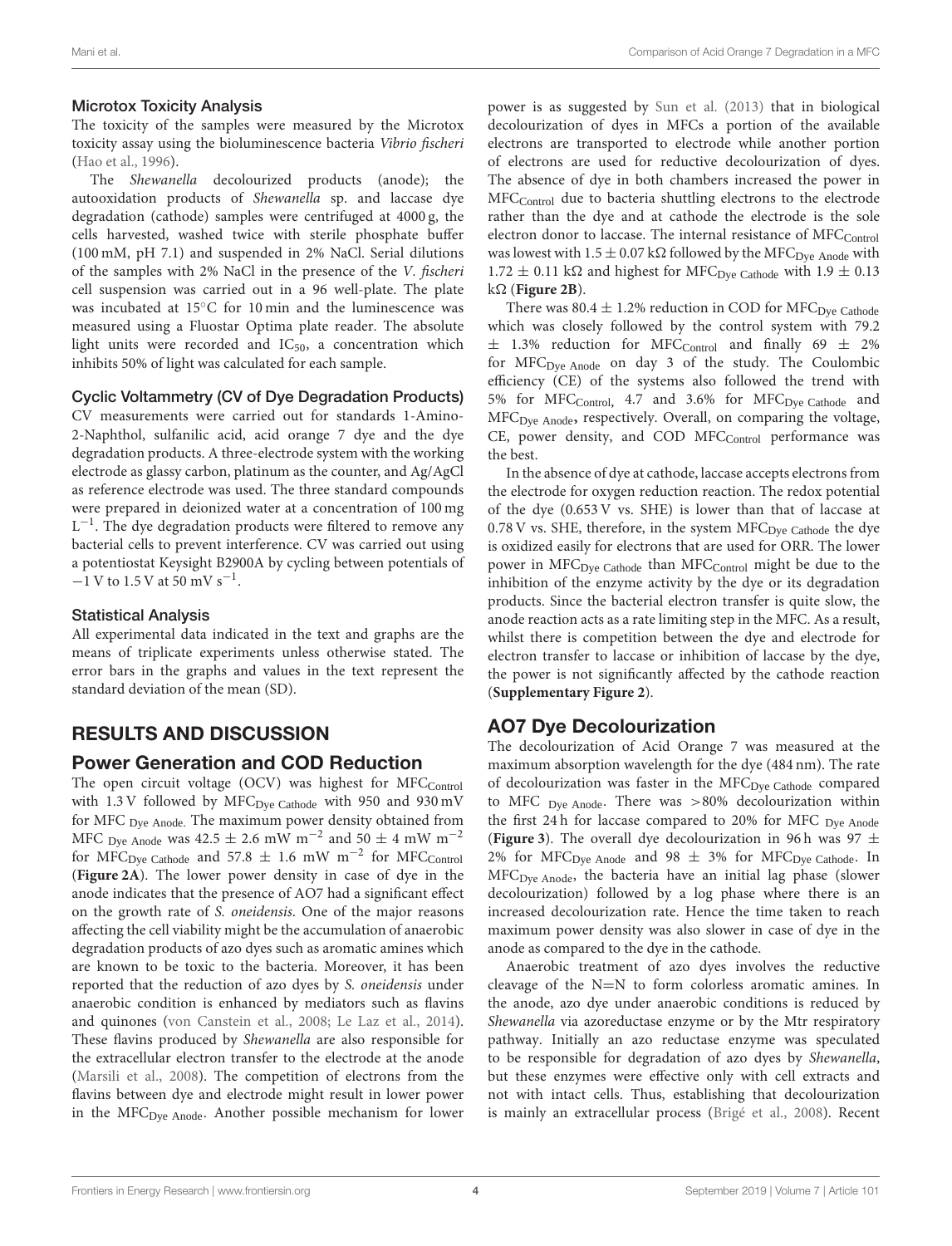

<span id="page-4-0"></span>

<span id="page-4-1"></span>studies have shown that Mtr respiratory pathway in S. oneidensis MR1 is responsible for azo dye reduction under anaerobic condition in which OmcA/MtrC plays the role of "azo reductase" [\(Hong and Gu, 2010\)](#page-10-21). Flavins have been reported to aid and enhance the decolourization process [\(Cai et al., 2012\)](#page-10-22). This is in concurrence with the lower power obtained for dye in anode due to the dye being the alternative electron acceptor to the electrode. Since azo dyes are large and usually charged, they are likely to be reduced extracellularly or with membrane bound enzymes.

The decolourization by laccase follows an entirely different mechanism than the bacteria. There is production of free radicals by laccase enzyme that carries out non-specific attack of the dye at various positions to yield a number of products. The dye decolourization was faster with enzyme due to the faster reaction kinetics of enzyme compared to the bacteria.

# Electrochemical Analysis of Dye Degradation Products

The anode dye degradation products were analyzed using cyclic voltammetry for the presence of reduction end products. The CV was compared with the standard compounds viz. acid orange 7, sulfanilic acid (SA), and 1-amino-2-naphthol (1-A-2- N). Standard sulfanilic acid showed strong oxidation/reduction peaks at 0.94 V/0.811 V and a weak oxidation/reduction couple at 0.27 V/0.211 V vs. Ag/AgCl (**[Figure 4](#page-5-0)**). The CV of initial AO7 dye produced a redox couple at 0.89 V/0.7 V and 0.11 V /−0.08 V vs. Ag/AgCl, respectively (**[Figure 4A](#page-5-0)**). The shift in the peak potential is due to the presence of both SA and 1-A-2- N in the parent dye. The S. oneidensis degraded dye product showed a characteristic peak at 0.96 V indicating the presence of sulfanilic acid (**[Figure 4B](#page-5-0)**). There was no peak observed for 1-A-2-N, which might be the result of limited solubility of the compound in water. Thus, it can be inferred that mechanism of dye degradation in anode is through the cleavage of the N=N azo bond separating the two rings. On the other hand, the laccase dye degradation at the cathode did not show any characteristic redox peaks indicating a completely different mechanism (**[Figure 4B](#page-5-0)**). Since the redox peaks for both AO7 and sulfanilic acid were absent it can be presumed that the degradation involves a ring cleavage thus releasing the characteristic functional groups.

# Auto-Oxidation of *S. oneidensis* (Anode) Decolourized Products

The anaerobic dye degradation products (colorless) on exposure to air regained color. This phenomenon of color formation from decolourized products was referred to as auto-oxidation (**[Figure 5](#page-5-1)**).

To determine the possibility of auto-oxidation occurring in other azo dyes the anaerobic decolourization of Congo Red (CR), a diazo dye, was carried out in the presence of S.oneidensis to observe the stability of the decolourized products. Similar to AO7, the CR decolourized products were also auto-oxidized on exposure to air. Initially it was hypothesized the color formation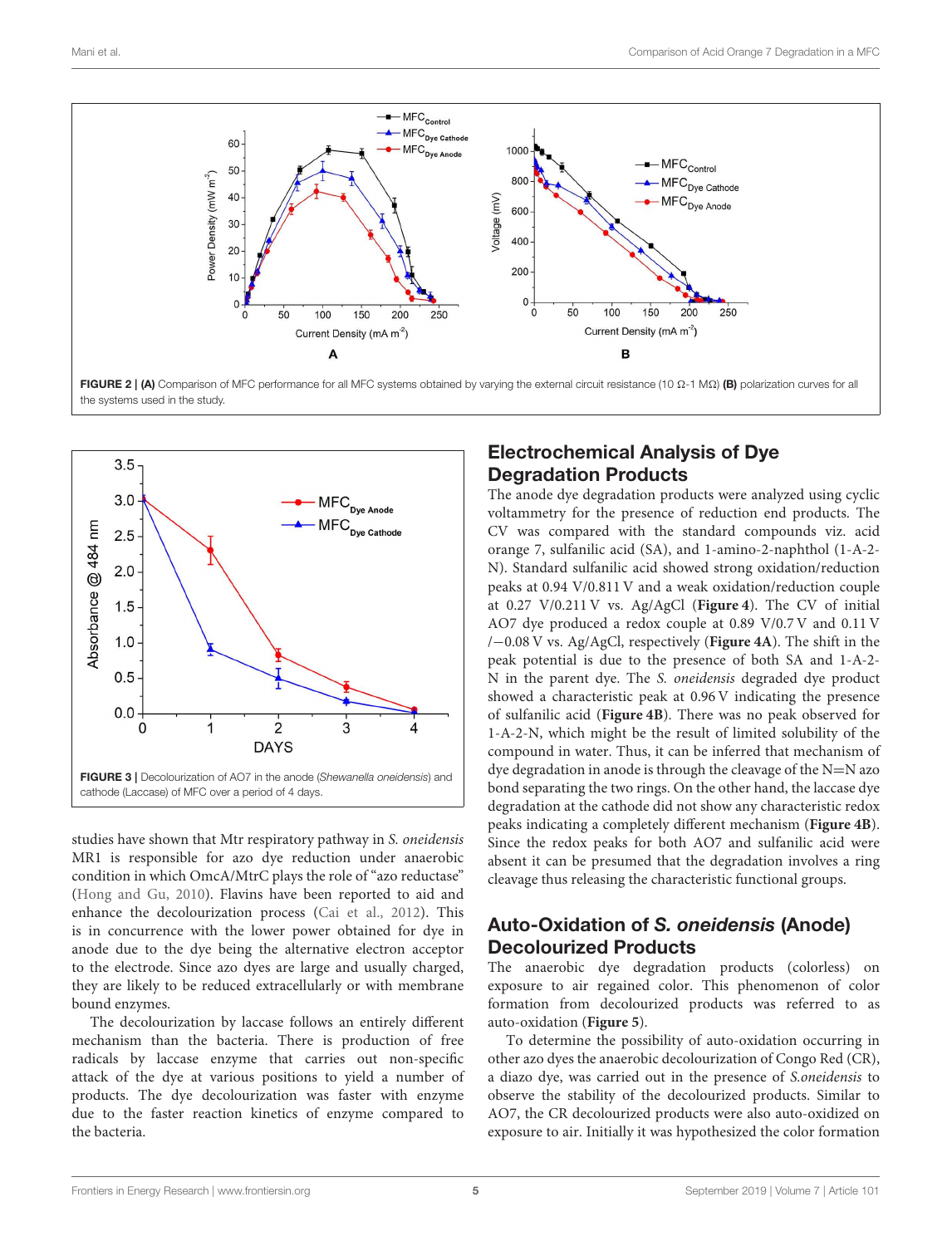

<span id="page-5-0"></span>

<span id="page-5-1"></span>might be due to the diazotization (-N=N-) of the auto-oxidized products to form the initial dye. Therefore, a UV-scan of the decolourized products, auto-oxidized products, and the initial dye for both AO7 and CR was performed. The scan results revealed that the color was not due to the formation of -N=Npresent in the initial dyes (**[Figure 6](#page-6-0)**).

The auto-oxidation effect on anaerobic azo dye degradation products was first observed by [Kudlich et al. \(1999\)](#page-10-23). They determined that mono and diazo sulfonated dyes that produced aminohydroxynaphthalenesulfonate (AHNS) by-products were unstable, sensitive to oxygen, and underwent dimerization to form colored products. The auto-catalysis of Acid Orange 7 (AO 7) studied by [Carvalho et al. \(2008\)](#page-10-24) detected that 1-amino-2 naphthol, formed by reductive cleavage of the dye, when exposed to aerobic conditions yielded products that are brown in color.

The nature of auto-oxidation products of AO7 has not been discussed in literature thus far. A GC-MS analysis of these products was performed to identify and determine the pathway that leads to the formation of color.

# GC-MS Analysis of Dye Degradation **Products**

### Shewanella Oneidensis MR1 (Anode) Dye Degradation Products

The mechanism of the dye degradation analyzed by CV was further confirmed with GC-MS. Under anaerobic condition in MFC<sub>Dye Anode</sub>, S. oneidensis was observed to symmetrically cleave the azo bond resulting in the formation of 1-amino-2-naphthalenol (1-A-2-N)  $(M+H^+$  = 159,  $R_t$ : 18.13) and aminobenzene sulfonic acid (sulfanilic acid) (**[Figure 7](#page-7-0)**). Sulfanilic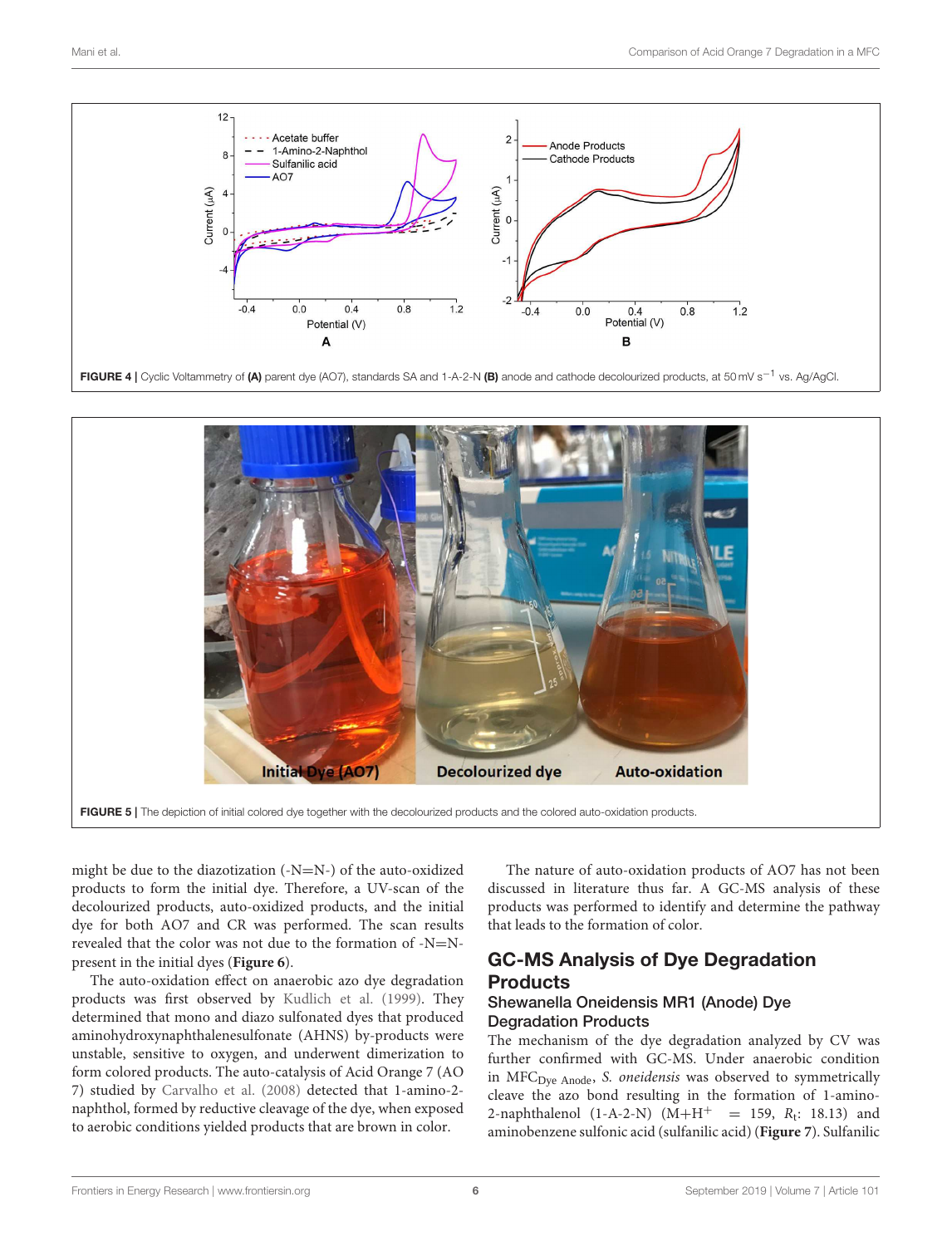

<span id="page-6-0"></span>acid (SA) being highly polar molecule was not detected in GC-MS. 2-amino-1-naphthalenol  $(M+H^{+} = 159, R_t: 18.49)$  was also present in the degradation products of Shewanella indicating the formation of various aromatic amine metabolites during the reductive decolourization of AO7 (**[Figure 7](#page-7-0)**). The presence of aminobenzenes under anaerobic dye decolourization of AO7 was also observed by [Fernando et al. \(2012\)](#page-10-25).

#### Auto-Oxidation Products and Mechanism

The initial products obtained were the same as in anode dye decolourized i.e., 1-amino-2-naphthalenol (1-A-2-N) ( $M+H^+=$ 159,  $R_t$ : 18.13), aminobenzene sulfonic acid (sulfanilic acid), 2amino-1-naphthalenol (2-A-1-N) ( $M + H^+ = 159$ ,  $R_t$ : 18.49). On exposure to oxygen, 2-amino-1-naphthalenol was oxidized to 2 amino-1,4-naphthoquinone (2ANQ)  $(M+H^+ = 173, R_t: 15.75;$ **[Figure 7](#page-7-0)**). The 2ANQ further underwent substitution reaction with carboxylic acids (acetate from bacterial metabolism) in the reaction medium to produce 2-methoxy-1,4-naphthoquinone  $(2MNQ)$   $(M+H^+= 188, R_t: 14.84)$  an orange colored product (**[Figure 7](#page-7-0)**). 2MNQ is an orange color organic pigment originally derived from the soil [\(Lambert et al., 1971\)](#page-10-26). The color formation in the auto-oxidized products might be due to the presence of the above pigment.

The other quinones observed in the GC-MS of auto-oxidation products were 4-quinolinecarboxyaldehyde  $(M+H<sup>+</sup> = 157$ ,  $R_t$ :11.61) and 4-Thio-methyl-1,2-naphthoquinone (M+H<sup>+</sup> = 176,  $R_t$ :14.43) with 1,2- naphthoquinone being a product of 1-A-2-N oxidation (**[Figure 7](#page-7-0)**). A clear mechanism of sulfanyl group ( $SO<sup>2−</sup>$ ) addition could not be further explained. Quinones are precursors for anthraquinone dyes and a number of these compounds have a chromophore moiety [\(Matsuoka, 1990\)](#page-10-27). The production of quinone intermediates during anaerobic degradation of dyes is seen in number of mono and diazo dyes. In general, quinones possess redox mediating properties, and aid in azo dye decolourization by transferring electrons between dye and bacteria [\(Van der Zee et al., 2000\)](#page-10-28).

The presence of a variety of quinone intermediates and their subsequent conversion products that yield a color clearly indicates the mechanism of color formation due to auto-oxidation.

This was also observed by [Kudlich et al. \(1999\)](#page-10-23) in which the naphthalene derivatives of azo dye degradation underwent autooxidation to form dimers which resulted in color formation. In their study the oxidation of aminohydroxynaphthalenesulfonates (AHNS) to naphthoquinonesulfonates and their subsequent dimerization developed a colored product. The substitution reaction with carboxylic acid might be similar to that of 5-hydroxy-1,4-naphthoquinone when treated with acetic anhydride to form 5-hydroxy-3-methoxy-1,4-naphthoquinone [\(Blauenburg et al., 2012\)](#page-10-29).

#### Laccase Dye Degradation Products and Mechanism

The first step in laccase degradation mechanism for system MFCDye Cathode is the decolourization of the Acid Orange 7 dye by asymmetric cleavage of the -N=N- bond to form intermediates Naphthalen-2-ol and (4-sulfophenyl) diazenyl (**[Figure 8](#page-8-0)**).

The intermediate Naphthalen-2-ol undergoes aromatic ring cleavage to produce 1,2-Benzenedicarboxylic acid (Phthalic acid)  $(M+H<sup>+</sup> = 149.1, R<sub>t</sub>:9.50)$ . Pthalic acid functional group is further oxidized to form benzoic acid  $(M+H^+ = 105, R_t$ : 7.89; **[Figure 8](#page-8-0)**).

The other intermediate (4-sulfophenyl)diazenyl was subjected to oxidative desulfonation to form phenyldiazenyl. Phenyl diazene radical rapidly loses nitrogen  $(N_2)$  as gas molecule and the nucleophilic substitution of hydroxyl radical (OH−) on the aromatic ring results in the formation of phenol. Phenols are the natural substrates for laccase therefore the oxidative ring cleavage of phenol ring was carried out to form fatty acid such as hexanoic acid  $(M+H^+ = 60, R_t: 4.95;$  **[Figure 8](#page-8-0)**). Hexanoic acid is a nontoxic compound that is present in food products available for human consumption.

The benzoic acid pathway was also observed by Fernando et al. [\(2014\)](#page-10-1) for aerobic degradation of AO7 suggesting that mono-oxygenase enzymes from bacteria were capable of the degradation pathway. Due to the slow bacterial metabolism, only the larger intermediate products were observed in their study. The rapid laccase reaction in this study led to the formation of smaller and simple products.

The symmetric and asymmetric cleavage depends on the dye structure and the type of enzyme used. It is suggested that bacterial laccase with low redox potential are not capable of cleaving the azo bond. [Pereira et al. \(2009\)](#page-10-30) observed that laccase from Bacillus subtilis oxidized mono azo dye Sudan Orange G to produce oligomers and polymers by radical coupling reactions without the cleavage of the azo bond. Therefore, fungal laccase with high redox potential can effectively cleave the azo bonds to bring about decolourization.

Similar pathway was also observed for degradation of Remazol brilliant blue dye by P. ostreatus laccase with successive deamination, hydroxylation, oxidation followed by the ring cleavage [\(Zhuo et al., 2019\)](#page-11-2). The formation of phenyl diazene radical and loss of  $N_2$  was also observed by Chivukula and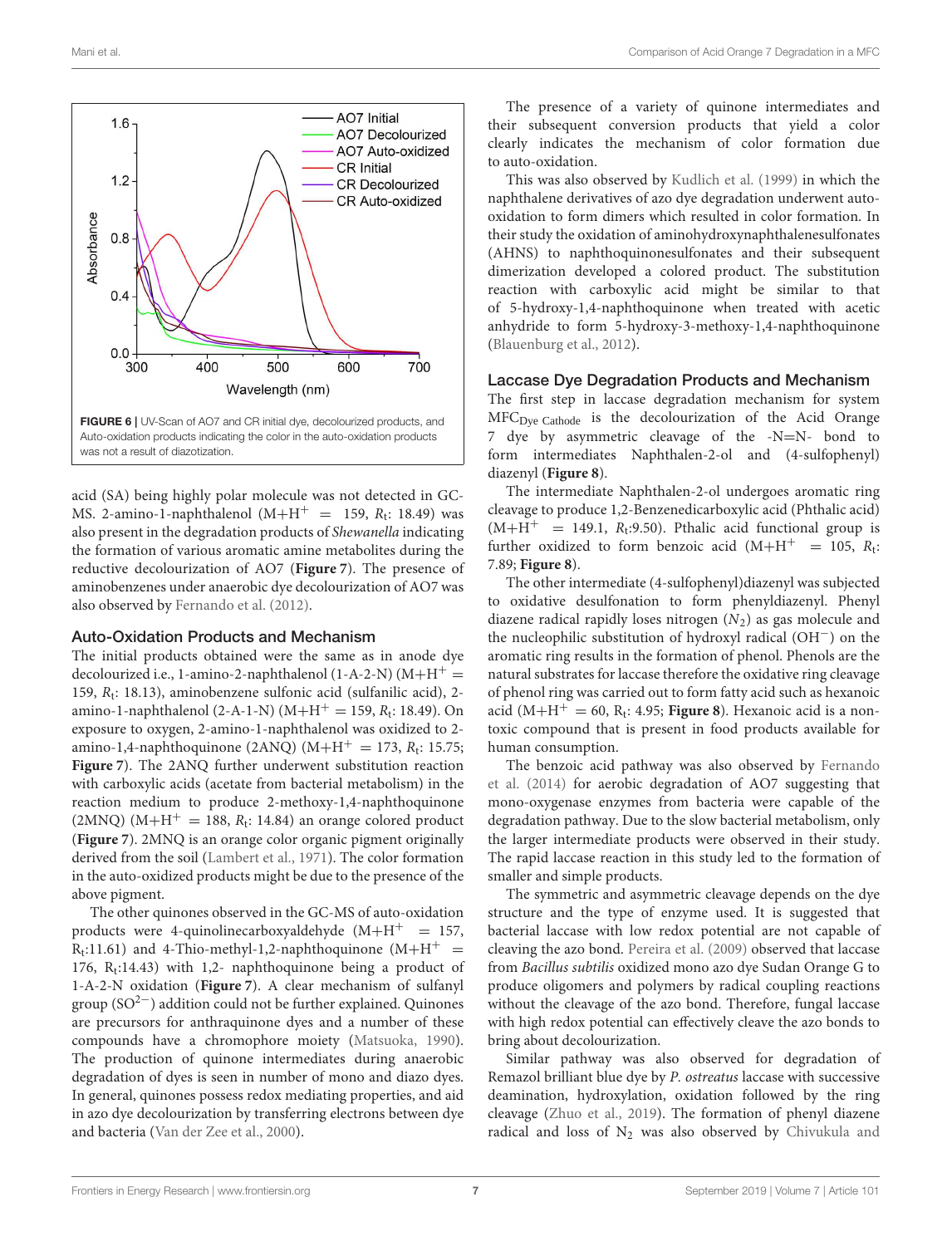

<span id="page-7-0"></span>Renganathan [\(1995\)](#page-10-8) for degradation of phenolic azo dyes by P. oryzae laccase. The attack of dioxygen on phenolic ring cleavage by laccase is widely seen in oxidation of lignin products and catechol [\(Crestini and Argyropoulos, 1998;](#page-10-31) [Chen et al., 2017\)](#page-10-32). Laccase oxidation of dye is through highly reactive free radicals that are involved in the above reactions and since they are nonspecific a wide number of products are formed. This mechanism produces phenol-based products thereby avoiding the formation of toxic aromatic amines (**[Figure 8](#page-8-0)**).

## Toxicity Analysis

The toxicity of the samples was analyzed by V. fischeri toxicity assay to determine the percentage inhibition of the dye degradation products to the bacterial cells. The samples were subjected to dilutions and the corresponding inhibition values were plotted against each dilution (**[Figure 9](#page-9-2)**).

It is evident that the auto-oxidation products have higher inhibition compared to anode (MFC<sub>Dve Anode</sub>)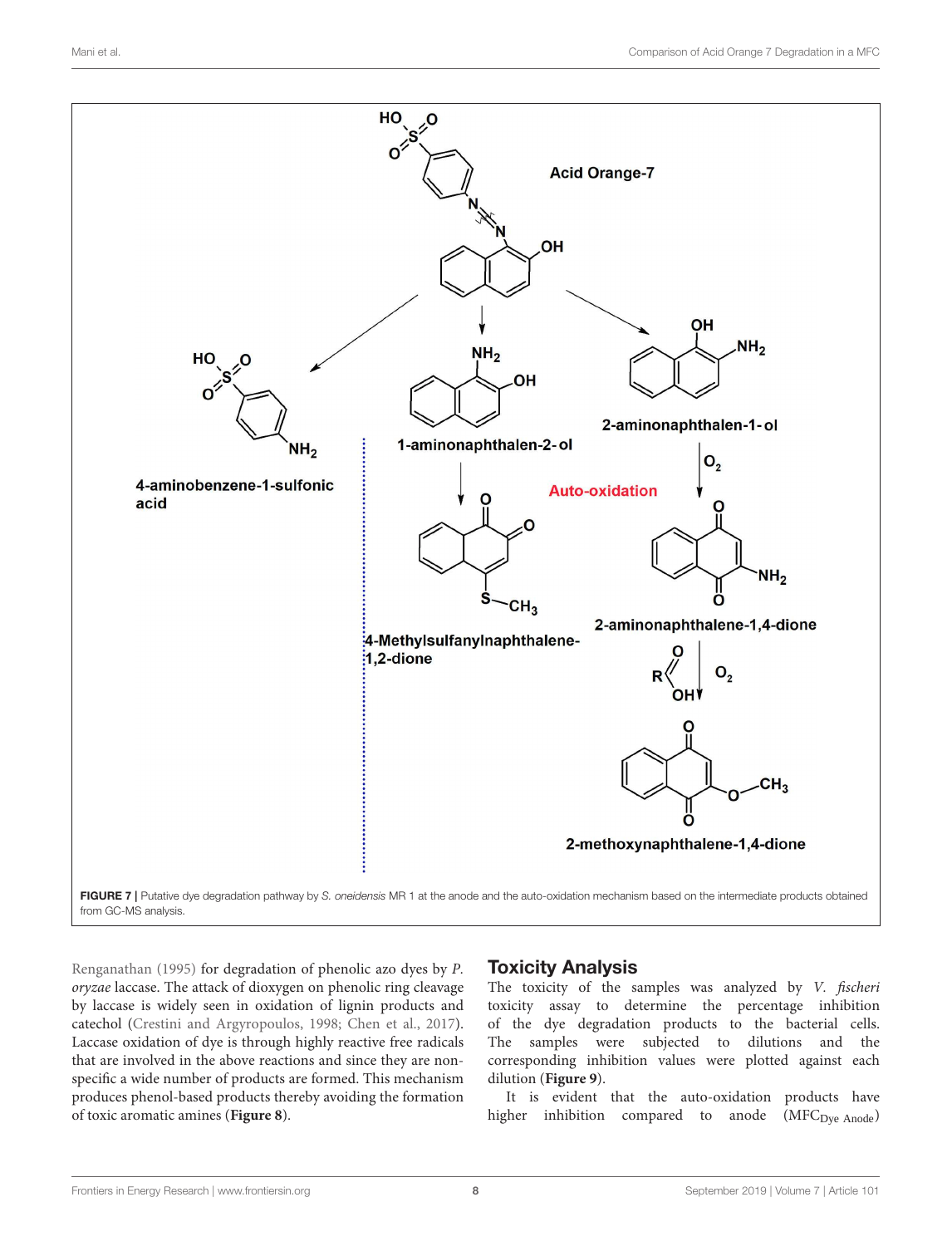

<span id="page-8-0"></span>and cathode (MFC<sub>Dye Cathode</sub>) treated products. In the initial concentration, cathode treated products are comparatively more inhibitive than the anode products. As seen in the graph on increasing the concentration, the anode products have an upward trend while laccase products are quite constant throughout. As the concentration of the anode effluents increase the toxicity increases. Similar trend was observed for the auto-oxidation products.

Laccase degradation of dye is through a free radical mechanism that produces a huge number of products (phenol, benzoic acid, hexanoic acid) compared to Shewanella degradation. These products are monocyclic hydrocarbons that could be degraded readily in next stages of water treatment. The  $LD_{50}$  concentration of benzoic acid for mammalian cells is 2.3 gm/Kg (MSDS, Sigma Aldrich). The overall concentration of the dye is 100 mg/L in this study. Therefore, the concentration of dye breakdown would be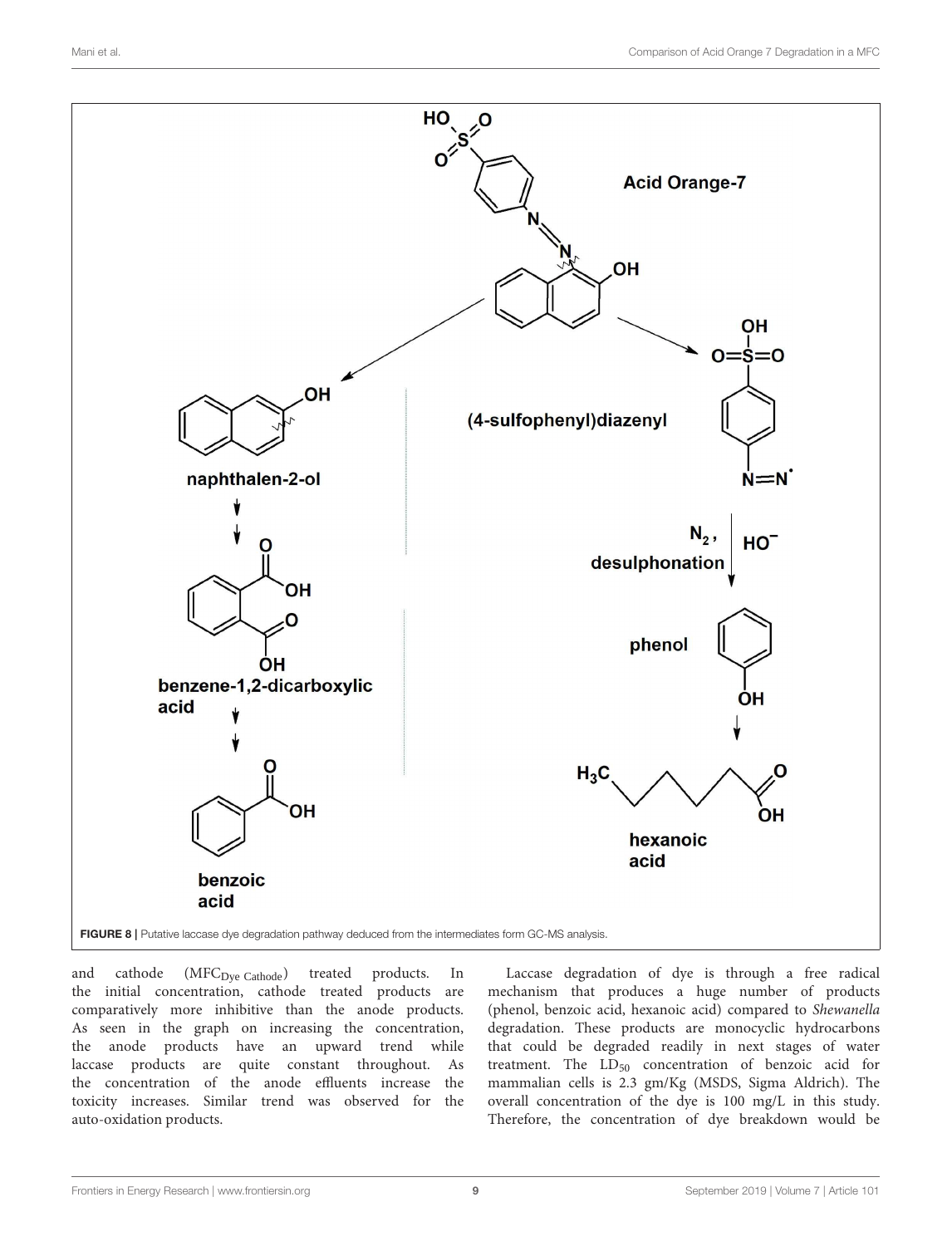

<span id="page-9-2"></span>expected to be lower than 100 mg/L, which is a very low concentration to exhibit toxicity. The horizontal curve for cathode products might be due to the formation of phenol-based products by laccase that are toxic to the V. fischeri or the consumption of the dissolved oxygen by laccase enzyme that created anoxic conditions for the bacteria. Vibrio fischeri is a highly sensitive organism and it's EC<sub>50</sub> for phenol is 23 mg L<sup>-1</sup> [\(Fernando et al., 2014\)](#page-10-1).

In contrast, 1-amino-2-napthalenol obtained from by reductive cleavage of the dye by S. oneidensis is known to be xenobiotic and are classified as possible human carcinogens by the International Agency for Research on Cancer (Group 1 or 2B) and the European Union (Category 1A or 1B). In Japan, 20% of workers involved in the production of aromatic amines developed uroepithelial cancer [\(Hamasaki et al., 1996\)](#page-10-33). The auto-oxidation of these amines yielded products that are more toxic than the parent amines.

The auto-oxidation products showed highest toxicity to the Vibrio cells due to the presence of naphthoquinone intermediates (**[Figure 7](#page-7-0)**). Naphthoquinones are highly reactive oxidative species that are known to cause cellular oxidative stress that affects the signaling pathway in the cells [\(Klotz et al., 2014\)](#page-10-34). Quinones are used for medicinal purposes due to their anti-fungal, antibacterial and antioxidant properties. They are used in cancer drugs due their ability to form Reactive oxygen species (ROS) that attack and destroy the tumor cells [\(Verrax et al., 2011\)](#page-10-35).

The toxicity measurements are a relative comparison between each system. There are various methods for testing the toxicity depending on the application of the discharged effluents. In this study, Microtox assay was utilized due to its high level of sensitivity compared to methods like MTT.

## **CONCLUSION**

In the current study two different systems i.e., MFC with dye at the anode in presence of S. oneidensis and MFC with dye at cathode in the presence of laccase, were explored for AO7 degradation. The power density was higher in MFC<sub>Dye Cathode</sub> with 50  $\pm$  4 mW m<sup>-2</sup> compared to MFC<sub>Dye</sub> Anode with 42.5  $\pm$  2.6 mW m−<sup>2</sup> . The same trend was followed for CE (4.7 and 3.6% for  $MFC_{Dye}$  Cathode and  $MFC_{Dye}$  Anode) and COD (80.4  $\pm$  1.2% for  $MFC_{\text{Dye Catholic}}$  and 69  $\pm$  2% for MFCD<sub>Dye Anode</sub>), respectively. The time required for decolourization was longer with bacteria (anode) where only 20% decolourization was obtained after 24 h whereas there was >80% for laccase during the same time. The anode decolourized products were found to be unstable when exposed to oxygen resulting in autooxidation and regaining of the color. GC-MS analysis revealed simpler compounds such as benzoic acid and hexanoic acid for laccase, whereas S. oneidensis produced aromatic amines. The color formation in auto-oxidation was likely due to the presence of quinones produced by oxidation of the aromatic amines. These auto oxidized products had higher toxicity than the initial anode and cathode dye degradation products. Therefore, from this study it was observed that laccase based MFC-dye decolourization systems are best suited for degradation and detoxification of azo dyes while producing good power output. Thus, the current study also provides an insight into the different mechanisms and pathways leading to maximal degradation of the azo dyes.

## DATA AVAILABILITY

All datasets generated for this study are included in the manuscript/**[Supplementary Files](#page-9-3)**.

# AUTHOR CONTRIBUTIONS

GK, TC, and TK formulated the design of the experiments. PM, KB, and MB carried out the experiments. VF carried out the data analysis. PM wrote the first draft of the manuscript. GK edited the manuscript to the level at which it was submitted. All authors proof-read the draft.

## FUNDING

This work was part of Newton-Mosharafa Institutional Links project fully funded by the Science and Technology Development Fund in Egypt (ID 27662) and British Council in UK (ID 261690585).

## SUPPLEMENTARY MATERIAL

<span id="page-9-3"></span>The Supplementary Material for this article can be found [online at: https://www.frontiersin.org/articles/10.3389/fenrg.](https://www.frontiersin.org/articles/10.3389/fenrg.2019.00101/full#supplementary-material) 2019.00101/full#supplementary-material

<span id="page-9-0"></span>Supplementary Figure 1 | Graphical representation of the study.

<span id="page-9-1"></span>Supplementary Figure 2 | Relative enzyme activity of laccase in the absence and presence of the dye.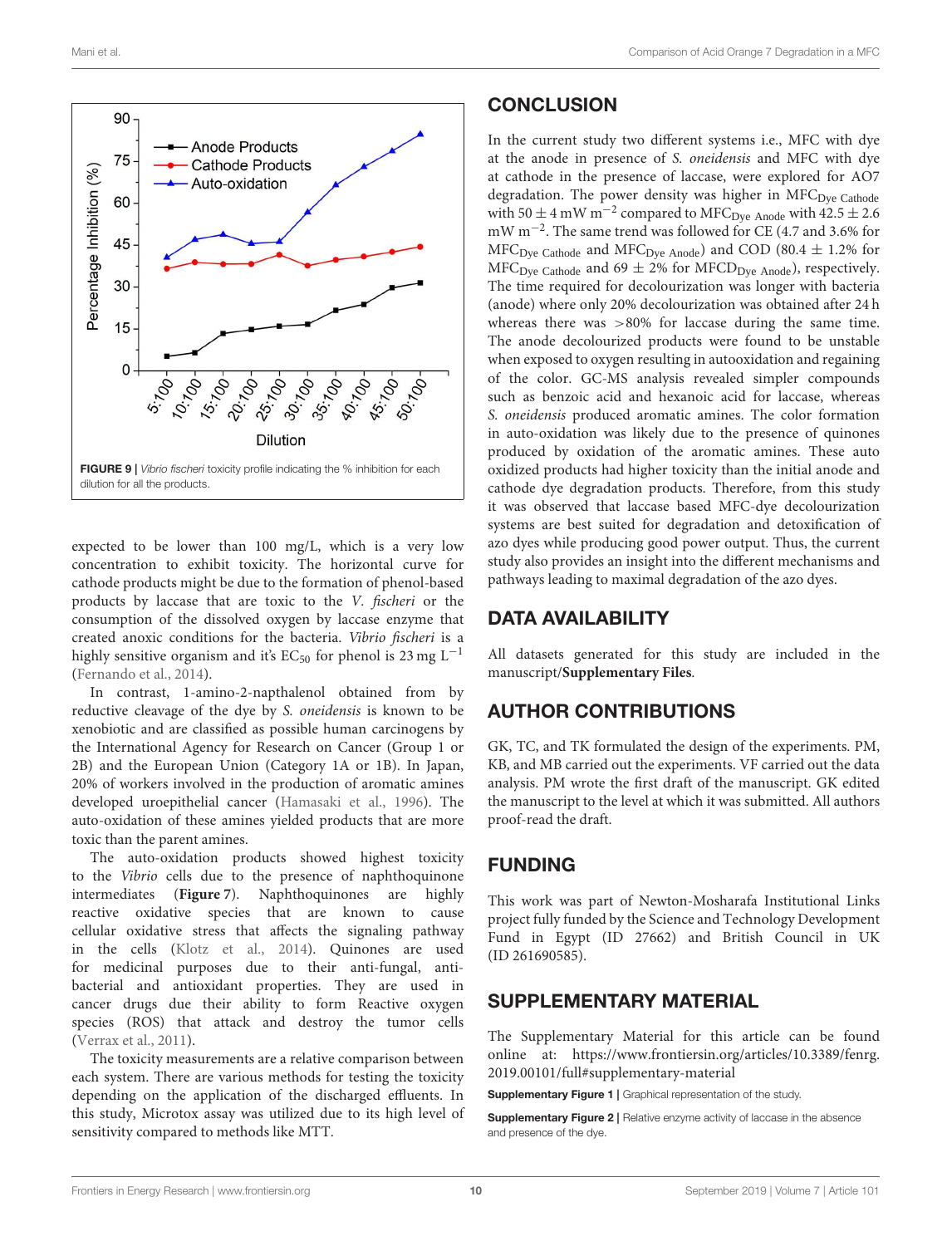## **REFERENCES**

- <span id="page-10-29"></span>Blauenburg, B., Metsä-Ketelä, M., and Klika, K. D. (2012). Formation of 5-hydroxy-3-methoxy-1,4-naphthoquinone and 8-Hydroxy-4-methoxy-1,2-naphthoquinone from Juglone. ISRN Org. Chem. 2012, 1–7. doi: [10.5402/2012/274980](https://doi.org/10.5402/2012/274980)
- <span id="page-10-20"></span>Brigé, A., Motte, B., Borloo, J., Buysschaert, G., Devreese, B., and Van Beeumen, J. J. (2008). Bacterial decolorization of textile dyes is an extracellular process requiring a multicomponent electron transfer pathway. Microb. Biotechnol. [1, 40–52. doi: 10.1111/j.1751-7915.2007.](https://doi.org/10.1111/j.1751-7915.2007.00005.x) 00005.x
- <span id="page-10-22"></span>Cai, P. J., Xiao, X., He, Y. R., Li, W. W., Chu, J., Wu, C., et al. (2012). Anaerobic biodecolorization mechanism of methyl orange by Shewanella oneidensis MR-1. Appl. Microbiol. Biotechnol. [93, 1769–1776. doi: 10.1007/s00253-01](https://doi.org/10.1007/s00253-011-3508-8) 1-3508-8
- <span id="page-10-24"></span>Carvalho, M. C., Pereira, C., Gonçalves, I. C., Pinheiro, H. M., Santos, A. R., Lopes, A., et al. (2008). Assessment of the biodegradability of a monosulfonated azo dye and aromatic amines. Int. Biodeter. Biodegr. 62, 96–103. doi: [10.1016/j.ibiod.2007.12.008](https://doi.org/10.1016/j.ibiod.2007.12.008)
- <span id="page-10-32"></span>Chen, M., Wang, L., Tan, T., Luo, X. C., Zheng, Z., Yin, R. C., et al. (2017). Radical mechanism of laccase-catalyzed catechol ring-opening. Wuli Huaxue Xuebao/Acta Phys. [33, 620–626. doi: 10.3866/PKU.WHXB2016](https://doi.org/10.3866/PKU.WHXB201612011) 12011
- <span id="page-10-8"></span>Chivukula, M., and Renganathan, V. (1995). Phenolic azo dye oxidation by laccase from Pyricularia oryzae. Appl. Environ. Microbiol. 61, 4374–4377.
- <span id="page-10-31"></span>Crestini, C., and Argyropoulos, D. S. (1998). The early oxidative biodegradation steps of residual kraft lignin models with laccase. Bioorg. Med. Chem. [6, 2161–2169. doi: 10.1016/S0968-0896\(98\)](https://doi.org/10.1016/S0968-0896(98)00173-4) 00173-4
- <span id="page-10-5"></span>Daâssi, D., Zouari-Mechichi, H., Frikha, F., Martinez, M. J., Nasri, M., and Mechichi, T. (2013). Decolorization of the azo dye acid orange 51 by laccase produced in solid culture of a newly isolated Trametes trogii strain. 3 Biotech 3, 115–125. doi: [10.1007/s13205-012-0076-2](https://doi.org/10.1007/s13205-012-0076-2)
- <span id="page-10-15"></span>Fernando, E. (2014). Treatment of Azo Dyes in Industrial Wastewater Using Microbial Fuel Cells. PhD thesis, Univ. Westminster, UK. Available online at:<http://westminsterresearch.wmin.ac.uk/14330/>
- <span id="page-10-25"></span>Fernando, E., Keshavarz, T., and Kyazze, G. (2012). Enhanced bio-decolourisation of acid orange 7 by Shewanella oneidensis through co-metabolism in a microbial fuel cell. Int. Biodeterior. Biodegr. [72, 1–9. doi: 10.1016/j.ibiod.2012.](https://doi.org/10.1016/j.ibiod.2012.04.010) 04.010
- <span id="page-10-1"></span>Fernando, E., Keshavarz, T., and Kyazze, G. (2014). Complete degradation of the azo dye Acid Orange-7 and bioelectricity generation in an integrated microbial fuel cell, aerobic two-stage bioreactor system in continuous flow mode at ambient temperature. Bioresour. Technol. 156, 155–162. doi: [10.1016/j.biortech.2014.01.036](https://doi.org/10.1016/j.biortech.2014.01.036)
- <span id="page-10-33"></span>Hamasaki, T., Aramaki, K., Hida, T., Inatomi, H., Fujimoto, N., Okamura, T., et al. (1996). [Clinical study of occupational uroepithelial cancer]. J. UOEH 18, 247–59. doi: [10.7888/juoeh.18.247](https://doi.org/10.7888/juoeh.18.247)
- <span id="page-10-17"></span>Hao, O. J., Chien-Jen, S., Chen-Fang, L., Fu-Tien, J., and Zen-Chyuan, C. (1996). Use of microtox tests for screening industrial wastewater toxicity. Water Sci. Technol. 34, 43–50. doi: [10.2166/wst.1996.0237](https://doi.org/10.2166/wst.1996.0237)
- <span id="page-10-21"></span>Hong, Y.-G., and Gu, J.-D. (2010). Physiology and biochemistry of reduction of azo compounds by Shewanella strains relevant to electron transport chain. Appl. Microbiol. Biotechnol. [88, 637–643. doi: 10.1007/s00253-01](https://doi.org/10.1007/s00253-010-2820-z) 0-2820-z
- <span id="page-10-11"></span>Huang, W., Chen, J., Hu, Y., Chen, J., Sun, J., and Zhang, L. (2017). Enhanced simultaneous decolorization of azo dye and electricity generation in microbial fuel cell (MFC) with redox mediator modified anode. Int. J. Hydrogen Energy [42, 2349–2359. doi: 10.1016/j.ijhydene.2016.](https://doi.org/10.1016/j.ijhydene.2016.09.216) 09.216
- <span id="page-10-7"></span>Iark, D., Buzzo, A. J., Garcia, J. A. A., Côrrea, V. G., Helm, C. V., and Corrêa, R. C. G. (2019). Enzymatic degradation and detoxification of azo dye Congo red by a new laccase from Oudemansiella canarii. Bioresour. Technol. [289:121655. doi: 10.1016/j.biortech.2019.](https://doi.org/10.1016/j.biortech.2019.121655) 121655
- <span id="page-10-34"></span>Klotz, L. O., Hou, X., and Jacob, C. (2014). 1,4-naphthoquinones: from oxidative damage to cellular and inter-cellular signaling. Molecules 19, 14902–14918. doi: [10.3390/molecules190914902](https://doi.org/10.3390/molecules190914902)
- <span id="page-10-23"></span>Kudlich, M., Hetheridge, M. J., Knackmuss, H.-J., and Stolz, A. (1999). Autoxidation reactions of different aromatic o-aminohydroxynaphthalenes that are formed during the anaerobic reduction of sulfonated azo dyes. Environ. Sci. Technol. [33, 896–901. doi: 10.1021/es98](https://doi.org/10.1021/es9808346) 08346
- <span id="page-10-12"></span>Lai, C. Y., Wu, C. H., Meng, C. T., and Lin, C. W. (2017). Decolorization of azo dye and generation of electricity by microbial fuel cell with laccase-producing white-rot fungus on cathode. Appl. Energy 188, 392–398. doi: [10.1016/j.apenergy.2016.12.044](https://doi.org/10.1016/j.apenergy.2016.12.044)
- <span id="page-10-26"></span>Lambert, E. N., Seaforth, C. E., and Ahmad, N. (1971). The occurrence of 2-Methoxy-l,4-naphthoquinone in caribbean vertisols. Soil Sci. Soc. Am. Proc. [35, 7–8. doi: 10.2136/sssaj1971.036159950035000](https://doi.org/10.2136/sssaj1971.03615995003500030037x) 30037x
- <span id="page-10-18"></span>Le Laz, S., Kpebe, A., Lorquin, J., Brugna, M., and Rousset, M. (2014). H2 dependent azoreduction by Shewanella oneidensis MR-1: involvement of secreted flavins and both [Ni–Fe] and [Fe–Fe] hydrogenases. Appl. Microbiol. Biotechnol. 98, 2699–2707. doi: [10.1007/s00253-013-5208-z](https://doi.org/10.1007/s00253-013-5208-z)
- <span id="page-10-16"></span>Logan, B. E., Hamelers, B., Rozendal, R., Schroder, U., Keller, J., Freguia, S., et al. (2006). Microbial fuel cells: methodology and technology. Environ. Sci. Technol. 40, 5181–5192. doi: [10.1021/es0605016](https://doi.org/10.1021/es0605016)
- <span id="page-10-2"></span>Mani, P., Keshavarz, T., Chandra, T. S., and Kyazze, G. (2017). Decolourisation of Acid orange 7 in a microbial fuel cell with a laccase-based biocathode: influence of mitigating pH changes in the cathode chamber. Enzyme Microb. Technol. 96, 170–176. doi: [10.1016/j.enzmictec.2016.10.012](https://doi.org/10.1016/j.enzmictec.2016.10.012)
- <span id="page-10-13"></span>Mani, P., Kumar, V. T. F., Keshavarz, T., Chandra, T. S., Kyazze, G., Mani, P., et al. (2018). The role of natural laccase redox mediators in simultaneous dye decolorization and power production in microbial fuel cells. Energies 11:3455. doi: [10.3390/en11123455](https://doi.org/10.3390/en11123455)
- <span id="page-10-14"></span>Marsili, E., Baron, D. B., Shikhare, I. D., Coursolle, D., Gralnick, J. A., and Bond, D. R. (2008). Shewanella secretes flavins that mediate extracellular electron transfer. PNAS 105, 6–11. doi: [10.1073/pnas.0710525105](https://doi.org/10.1073/pnas.0710525105)
- <span id="page-10-27"></span>Matsuoka, M. (ed.). (1990). "Quinone Dyes," in Infrared Absorbing Dyes (Boston, MA: Springer), 35–43. doi: [10.1007/978-1-4899-2046-1\\_4](https://doi.org/10.1007/978-1-4899-2046-1_4)
- <span id="page-10-4"></span>Pandey, A., Singh, P., and Iyengar, L. (2007). Bacterial decolorization and degradation of azo dyes. Int. Biodeterior. Biodegrad. 59, 73–84. doi: [10.1016/j.ibiod.2006.08.006](https://doi.org/10.1016/j.ibiod.2006.08.006)
- <span id="page-10-30"></span>Pereira, L., Coelho, A. V., Viegas, C. A., Santos, M. M. C., dos Robalo, M. P., and Martins, L. O. (2009). Enzymatic biotransformation of the azo dye Sudan Orange G with bacterial CotA-laccase. J. Biotechnol. 139, 68–77. doi: [10.1016/j.jbiotec.2008.09.001](https://doi.org/10.1016/j.jbiotec.2008.09.001)
- <span id="page-10-6"></span>Ramírez-Montoya, L. A., Hernández-Montoya, V., Montes-Morán, M. A., Jáuregui-Rincón, J., and Cervantes, F. J. (2015). Decolorization of dyes with different molecular properties using free and immobilized laccases from Trametes versicolor. J. Mol. Liq. [212, 30–37. doi: 10.1016/j.molliq.2015.](https://doi.org/10.1016/j.molliq.2015.08.040) 08.040
- <span id="page-10-3"></span>Russ, R., Rau, J., and Stolz, A. (2000). The function of cytoplasmic flavin reductases in the reduction of azo dyes by bacteria. Appl. Environ. Microbiol. 66, 1429–34. doi: [10.1128/AEM.66.4.1429-1434.2000](https://doi.org/10.1128/AEM.66.4.1429-1434.2000)
- <span id="page-10-9"></span>Savizi, I. S. P., Kariminia, H. R., and Bakhshian, S. (2012). Simultaneous decolorization and bioelectricity generation in a dual chamber microbial fuel cell using electropolymerized-enzymatic cathode. Environ. Sci. Technol. 46, 6584–6593. doi: [10.1021/es300367h](https://doi.org/10.1021/es300367h)
- <span id="page-10-10"></span>Simões, M. F., Maiorano, A. E., dos Santos, J. G., Peixoto, L., de Souza, R. F. B., Neto, A. O., et al. (2019). Microbial fuel cell-induced production of fungal laccase to degrade the anthraquinone dye Remazol Brilliant Blue R. Environ. Chem. Lett. 17, 1413–1420. doi: [10.1007/s10311-019-00876-y](https://doi.org/10.1007/s10311-019-00876-y)
- <span id="page-10-0"></span>Singh, R. P., Singh, P. K., and Singh, R. L. (2014). Bacterial decolorization of textile azo dye acid orange by Staphylococcus hominis RMLRT03. Toxicol. Int. 21, 160–166. doi: [10.4103/0971-6580.139797](https://doi.org/10.4103/0971-6580.139797)
- <span id="page-10-19"></span>Sun, J., Li, W., Li, Y., Hu, Y., and Zhang, Y. (2013). Redox mediator enhanced simultaneous decolorization of azo dye and bioelectricity generation in air-cathode microbial fuel cell. Bioresour. Technol. 142, 407–414. doi: [10.1016/j.biortech.2013.05.039](https://doi.org/10.1016/j.biortech.2013.05.039)
- <span id="page-10-28"></span>Van der Zee, F. P., Lettinga, G., and Field, J. A. (2000). The role of (auto)catalysis in the mechanism of an anaerobic azo reduction. Water Sci. Technol. 42, 301–308. doi: [10.2166/wst.2000.0528](https://doi.org/10.2166/wst.2000.0528)
- <span id="page-10-35"></span>Verrax, J., Beck, R., Dejeans, N., Glorieux, C., Sid, B., Pedrosa, R. C., et al. (2011). Redox-active quinones and ascorbate: an innovative cancer therapy that